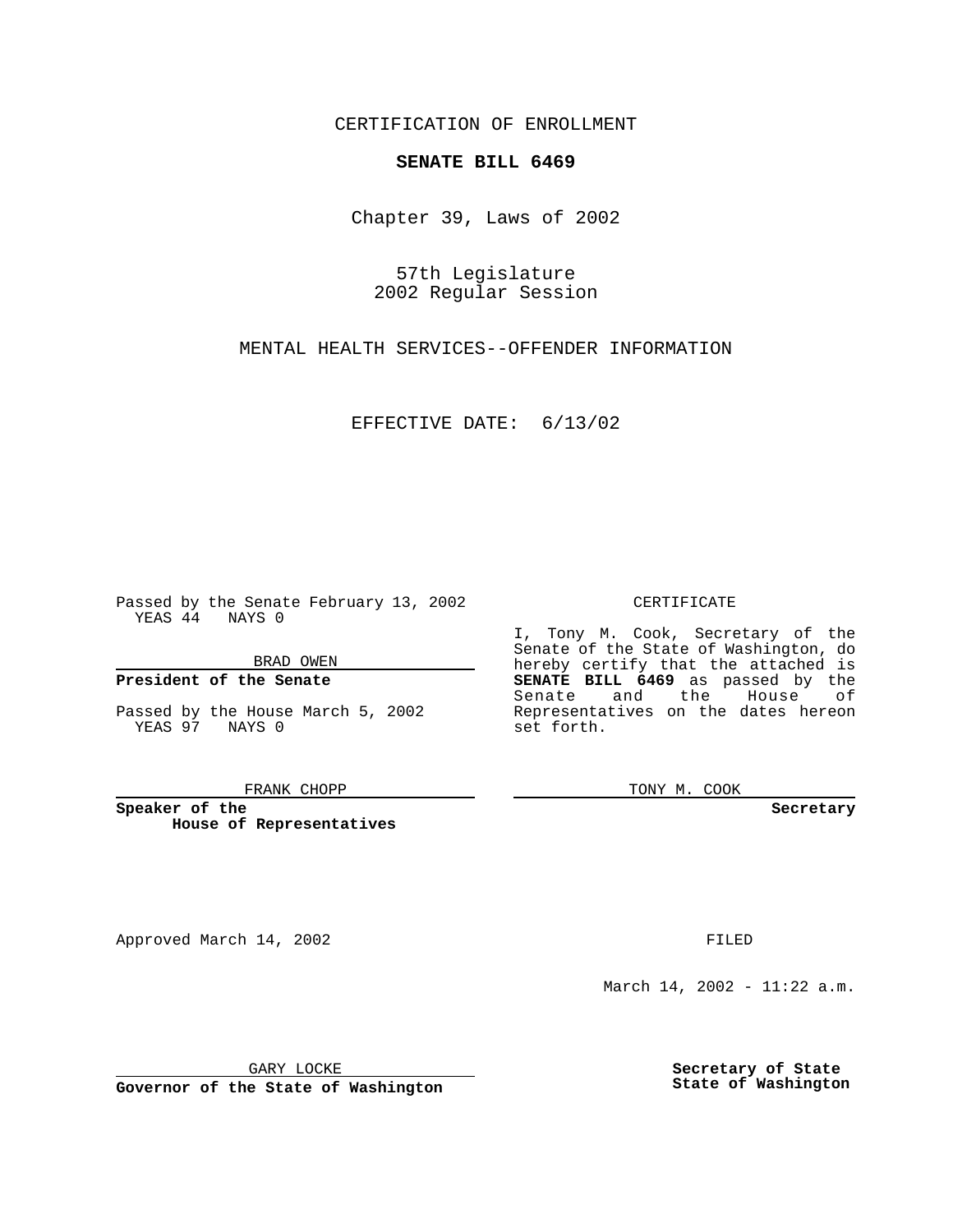# **SENATE BILL 6469** \_\_\_\_\_\_\_\_\_\_\_\_\_\_\_\_\_\_\_\_\_\_\_\_\_\_\_\_\_\_\_\_\_\_\_\_\_\_\_\_\_\_\_\_\_\_\_

\_\_\_\_\_\_\_\_\_\_\_\_\_\_\_\_\_\_\_\_\_\_\_\_\_\_\_\_\_\_\_\_\_\_\_\_\_\_\_\_\_\_\_\_\_\_\_

Passed Legislature - 2002 Regular Session

### **State of Washington 57th Legislature 2002 Regular Session**

**By** Senators Long, Costa, Hargrove and Winsley; by request of Department of Corrections, Indeterminate Sentence Review Board and Department of Social and Health Services

Read first time 01/17/2002. Referred to Committee on Human Services & Corrections.

 AN ACT Relating to information concerning mental health services provided to offenders; and amending RCW 71.34.225 and 71.05.445.

BE IT ENACTED BY THE LEGISLATURE OF THE STATE OF WASHINGTON:

 **Sec. 1.** RCW 71.34.225 and 2000 c 75 s 2 are each amended to read as follows:

 (1) The definitions in this subsection apply throughout this section unless the context clearly requires otherwise.

 (a) "Information related to mental health services" means all information and records compiled, obtained, or maintained in the course of providing services to either voluntary or involuntary recipients of services by a mental health service provider. This may include documents of legal proceedings under this chapter or chapter 71.05 or 10.77 RCW, or somatic health care information.

 (b) "Mental health service provider" means a public or private agency that provides services to persons with mental disorders as defined under RCW 71.34.020 and receives funding from public sources. This includes evaluation and treatment facilities as defined in RCW 71.34.020, community mental health service delivery systems, or community mental health programs, as defined in RCW 71.24.025, and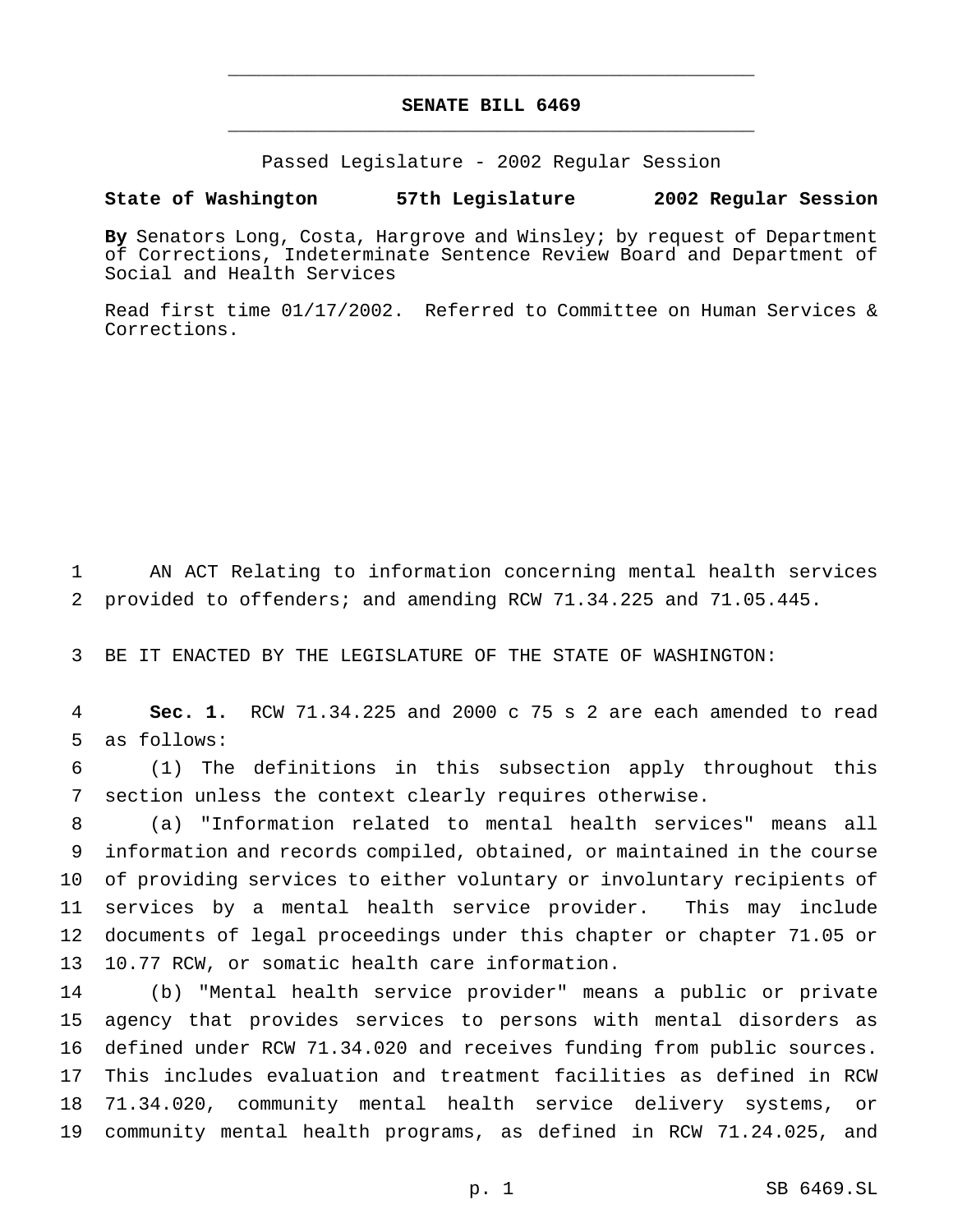facilities conducting competency evaluations and restoration under chapter 10.77 RCW.

 (2) Information related to mental health services delivered to a 4 person subject to chapter 9.94A or 9.95 RCW shall be released, upon request, by a mental health service provider to department of corrections personnel for whom the information is necessary to carry out the responsibilities of their office. The information must be provided only for the purpose of completing presentence investigations, supervision of an incarcerated person, planning for and provision of supervision of a person, or assessment of a person's risk to the community. The request shall be in writing and shall not require the consent of the subject of the records.

 (3) The information to be released to the department of corrections shall include all relevant records and reports, as defined by rule, necessary for the department of corrections to carry out its duties, including those records and reports identified in subsection (2) of this section.

 (4) The department and the department of corrections, in consultation with regional support networks, mental health service providers as defined in subsection (1) of this section, mental health consumers, and advocates for persons with mental illness, shall adopt rules to implement the provisions of this section related to the type and scope of information to be released. These rules shall:

 (a) Enhance and facilitate the ability of the department of corrections to carry out its responsibility of planning and ensuring community protection with respect to persons subject to sentencing 27 under chapter 9.94A or 9.95 RCW, including accessing and releasing or disclosing information of persons who received mental health services as a minor; and

 (b) Establish requirements for the notification of persons under the supervision of the department of corrections regarding the provisions of this section.

 (5) The information received by the department of corrections under this section shall remain confidential and subject to the limitations on disclosure outlined in RCW 71.34.200, except as provided in RCW 72.09.585.

 (6) No mental health service provider or individual employed by a mental health service provider shall be held responsible for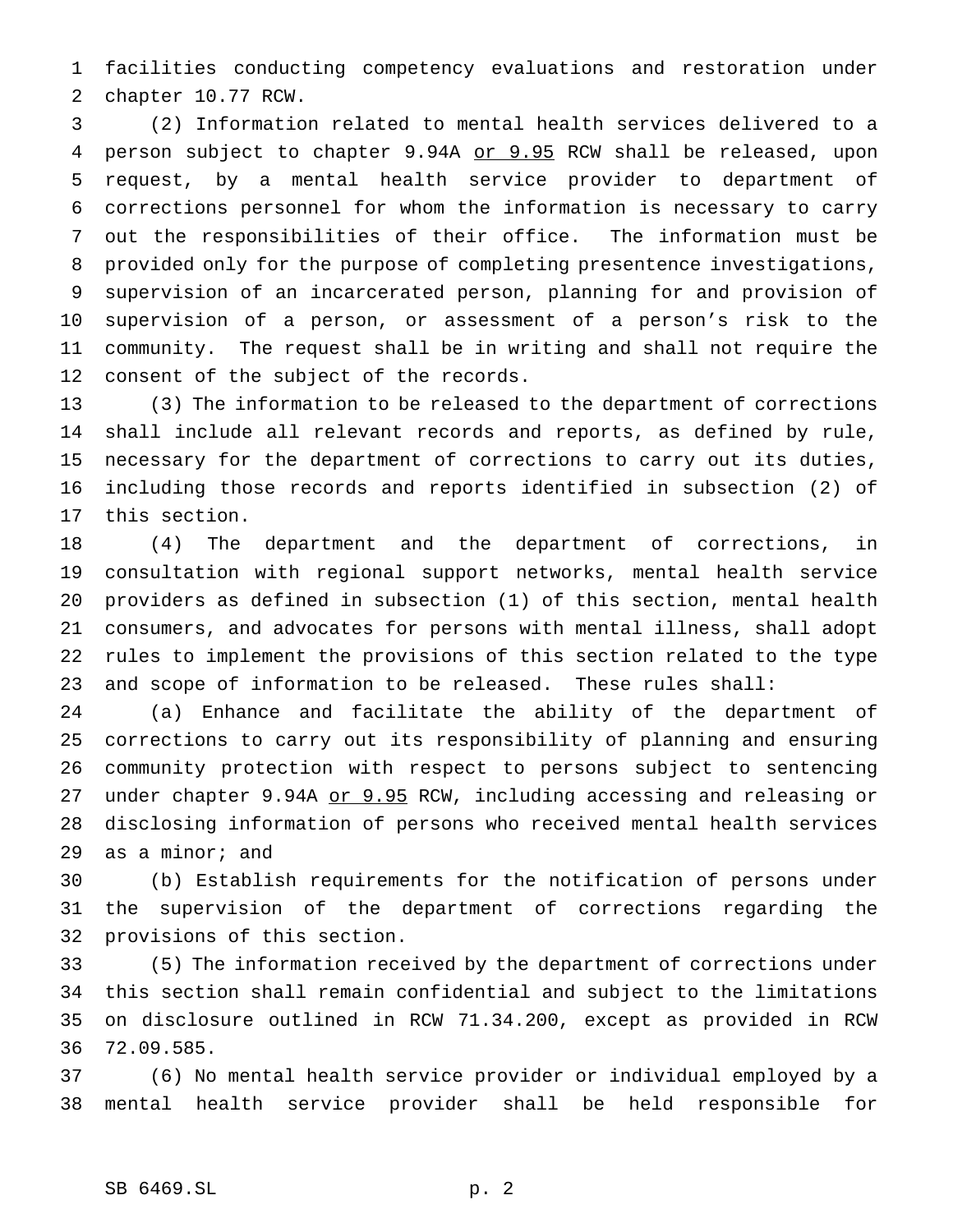information released to or used by the department of corrections under the provisions of this section or rules adopted under this section.

 (7) Whenever federal law or federal regulations restrict the release of information contained in the treatment records of any patient who receives treatment for alcoholism or drug dependency, the release of the information may be restricted as necessary to comply with federal law and regulations.

 (8) This section does not modify the terms and conditions of disclosure of information related to sexually transmitted diseases under chapter 70.24 RCW.

 **Sec. 2.** RCW 71.05.445 and 2000 c 75 s 3 are each amended to read as follows:

 (1) The definitions in this subsection apply throughout this section unless the context clearly requires otherwise.

 (a) "Information related to mental health services" means all information and records compiled, obtained, or maintained in the course of providing services to either voluntary or involuntary recipients of services by a mental health service provider. This may include documents of legal proceedings under this chapter or chapter 71.34 or 10.77 RCW, or somatic health care information.

 (b) "Mental health service provider" means a public or private agency that provides services to persons with mental disorders as defined under RCW 71.05.020 and receives funding from public sources. This includes evaluation and treatment facilities as defined in RCW 71.05.020, community mental health service delivery systems, or community mental health programs as defined in RCW 71.24.025, and facilities conducting competency evaluations and restoration under chapter 10.77 RCW.

 (2) Information related to mental health services delivered to a 30 person subject to chapter 9.94A or 9.95 RCW shall be released, upon request, by a mental health service provider to department of corrections personnel for whom the information is necessary to carry out the responsibilities of their office. The information must be provided only for the purpose of completing presentence investigations, supervision of an incarcerated person, planning for and provision of supervision of a person, or assessment of a person's risk to the community. The request shall be in writing and shall not require the consent of the subject of the records.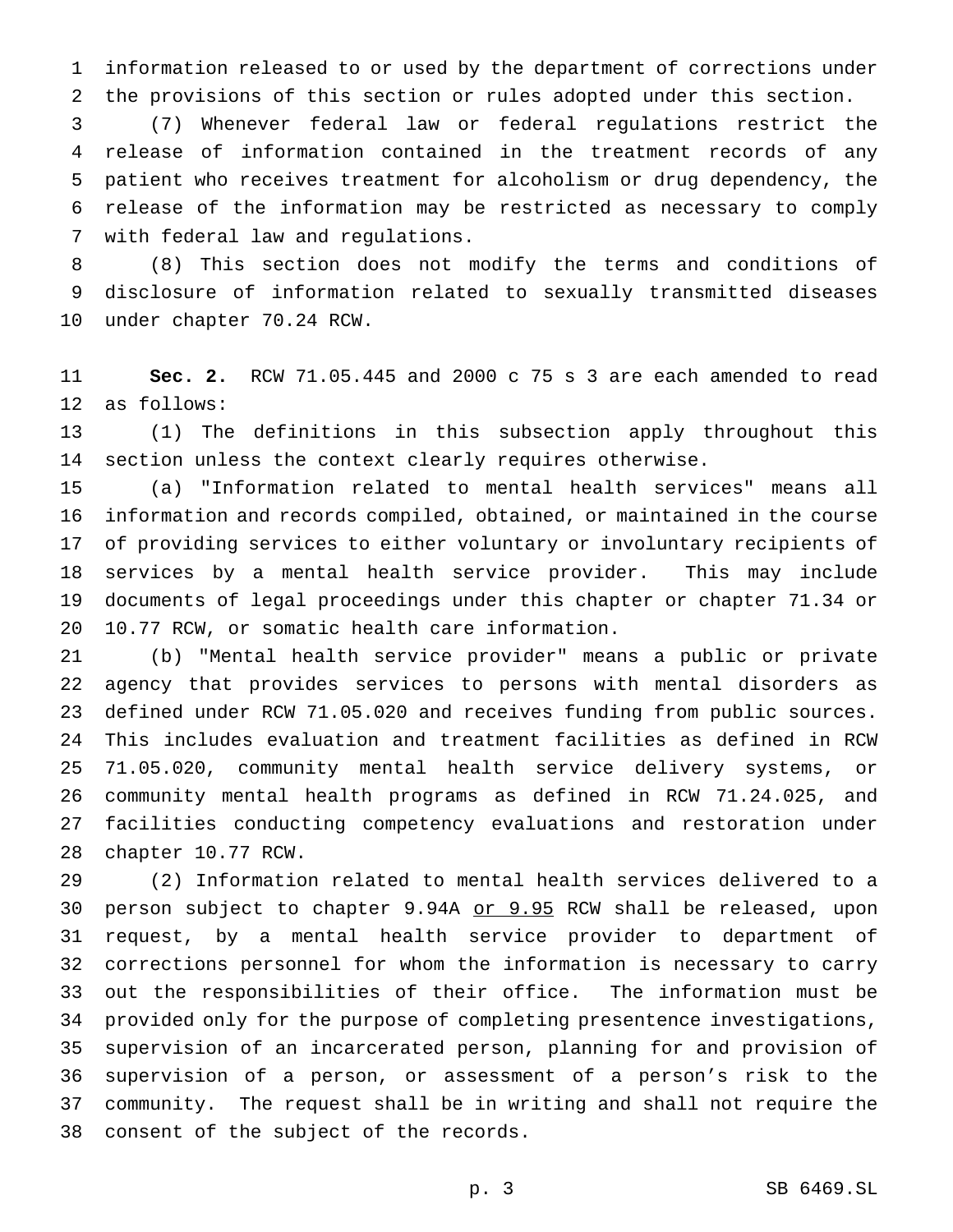(3) The information to be released to the department of corrections shall include all relevant records and reports, as defined by rule, necessary for the department of corrections to carry out its duties, including those records and reports identified in subsection (2) of this section.

 (4) The department and the department of corrections, in consultation with regional support networks, mental health service providers as defined in subsection (1) of this section, mental health consumers, and advocates for persons with mental illness, shall adopt rules to implement the provisions of this section related to the type and scope of information to be released. These rules shall:

 (a) Enhance and facilitate the ability of the department of corrections to carry out its responsibility of planning and ensuring community protection with respect to persons subject to sentencing 15 under chapter 9.94A or 9.95 RCW, including accessing and releasing or disclosing information of persons who received mental health services as a minor; and

 (b) Establish requirements for the notification of persons under the supervision of the department of corrections regarding the provisions of this section.

 (5) The information received by the department of corrections under this section shall remain confidential and subject to the limitations on disclosure outlined in chapter 71.05 RCW, except as provided in RCW 72.09.585.

 (6) No mental health service provider or individual employed by a mental health service provider shall be held responsible for information released to or used by the department of corrections under the provisions of this section or rules adopted under this section except under RCW 71.05.670 and 71.05.440.

 (7) Whenever federal law or federal regulations restrict the release of information contained in the treatment records of any patient who receives treatment for alcoholism or drug dependency, the release of the information may be restricted as necessary to comply with federal law and regulations.

 (8) This section does not modify the terms and conditions of disclosure of information related to sexually transmitted diseases under chapter 70.24 RCW.